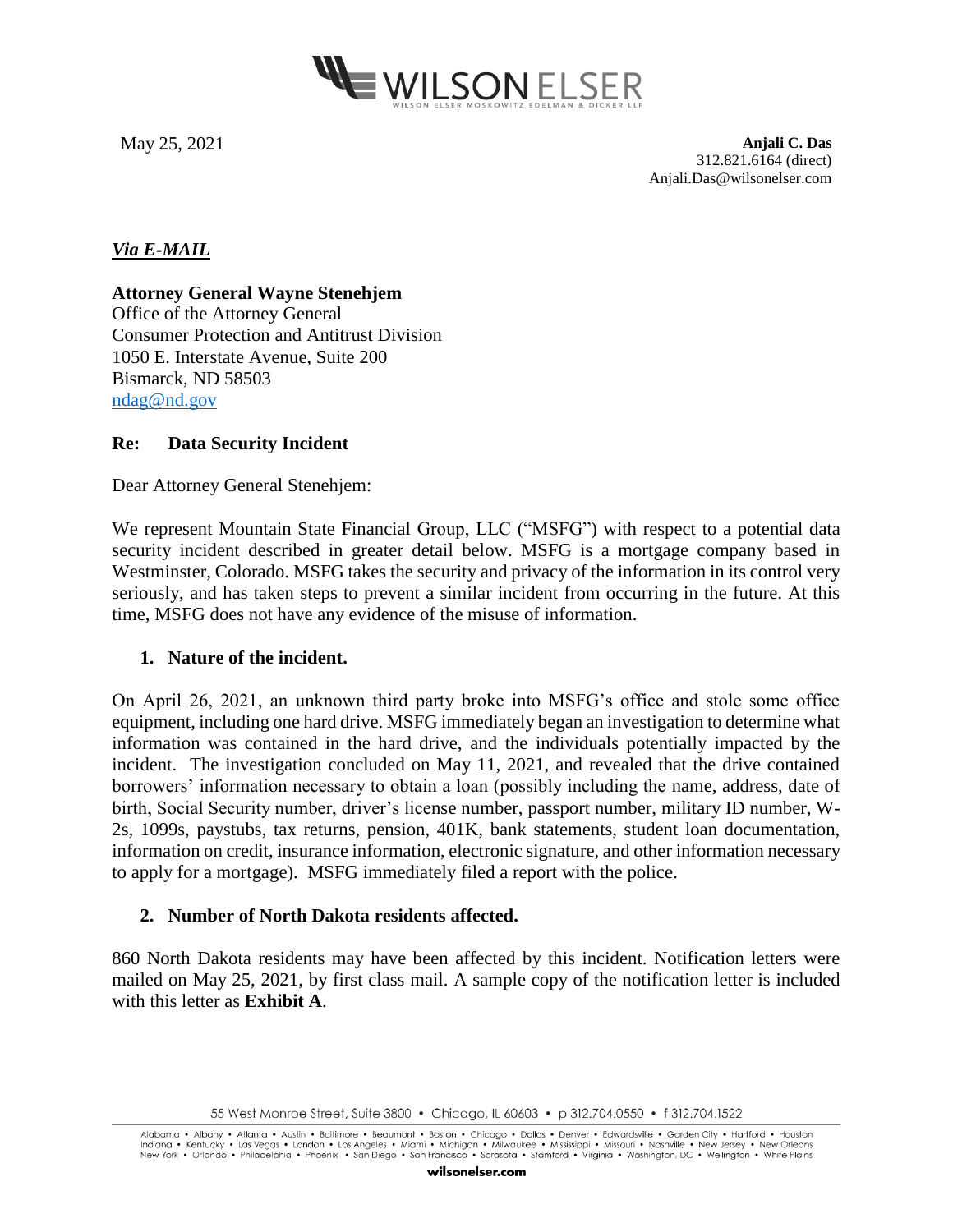

#### **3. Steps taken in response to this incident.**

MSFG takes the security of all information in its control very seriously, and is taking steps to prevent a similar event from occurring in the future, as well as, to protect the privacy and security of potentially impacted individuals' information. Specifically, upon discovery of the incident, MSFG immediately changed all computer passwords, added internal security cameras, and had all internal and external locks changed to improve its office security. Moreover, MSFG promptly filed a report with the police following the incident. MSFG is also providing complimentary credit monitoring and identity theft protection services to the affected individuals for twelve months.

#### **4. Contact information.**

MSFG remains dedicated to protecting the sensitive information in its control. If you have any questions or need additional information, please do not hesitate to contact me at [Anjali.Das@WilsonElser.com](mailto:Anjali.Das@WilsonElser.com) or 312-821-6164.

Very truly yours,

### **Wilson Elser Moskowitz Edelman & Dicker LLP**

aups Chray

Anjali C. Das

Enclosure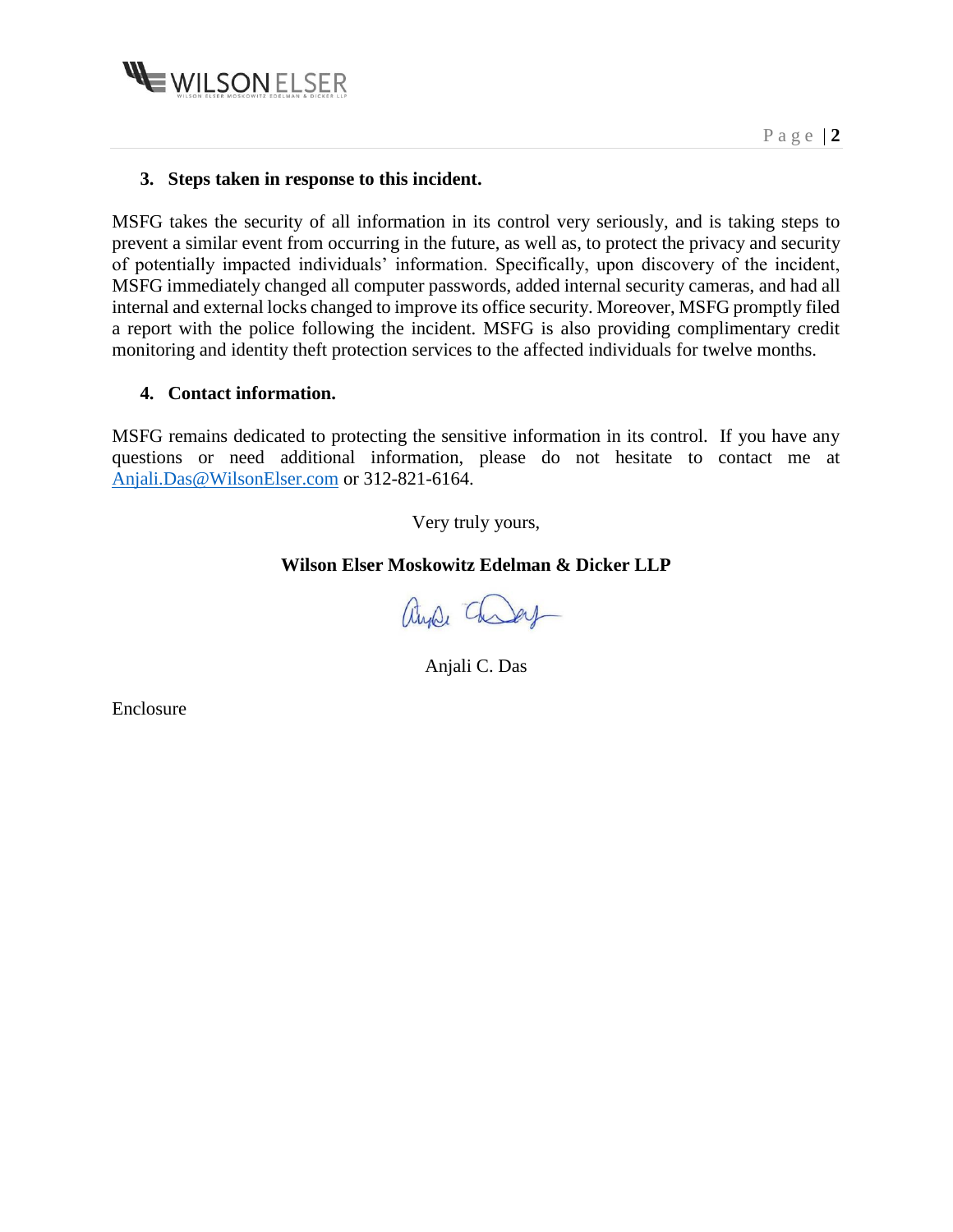

P a g e | **3**

# **Exhibit A**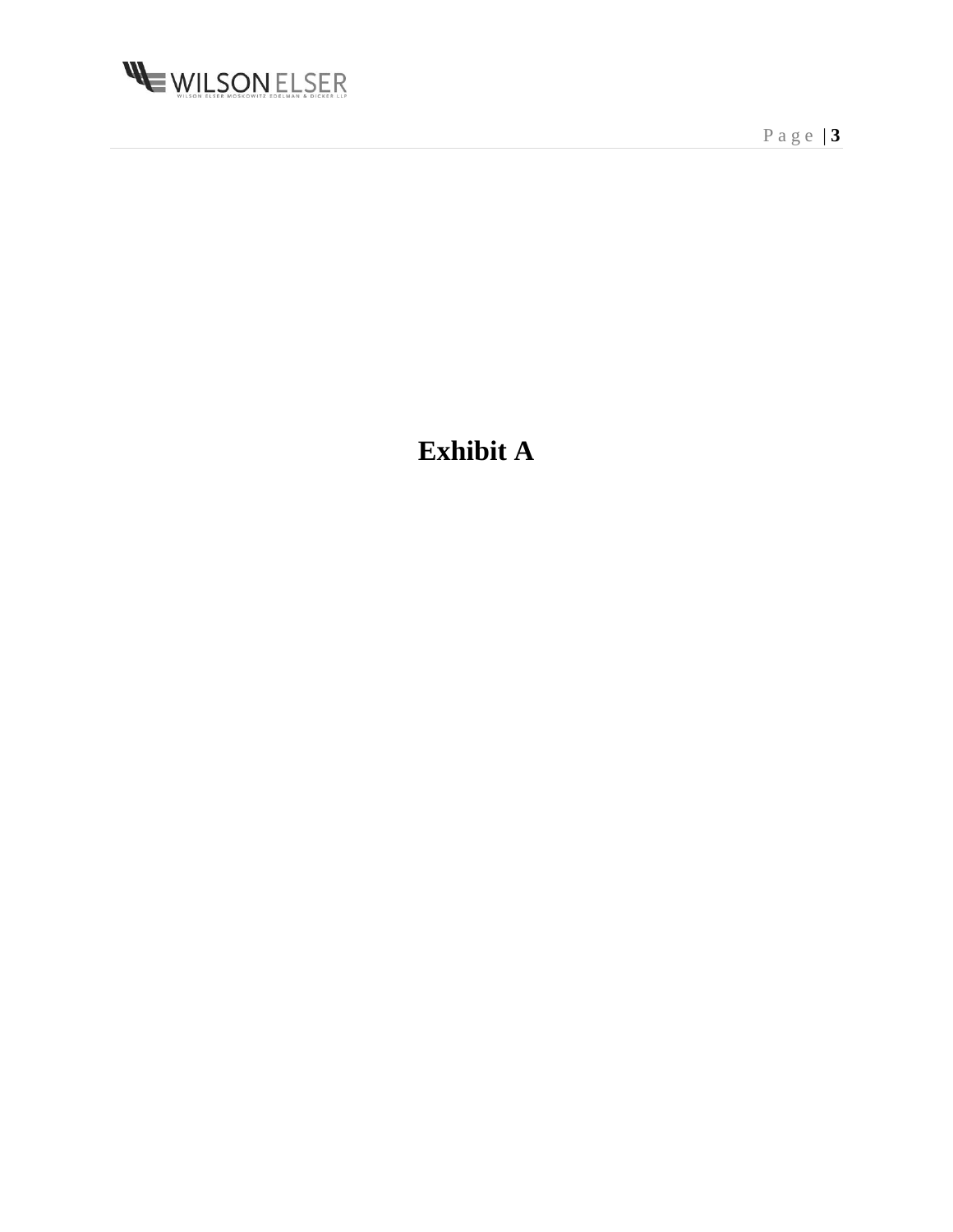

<<Date>> (Format: Month Day, Year)

<<first\_name>> <<middle\_name>> <<last\_name>> <<suffix>> <<address\_1>> <<address\_2>> <<city>>, <<state\_province>> <<postal\_code>> <<country >>

#### **Re: Notice of Data Security Incident**

#### Dear << first\_name>> <<middle\_name>> << last\_name>> <<suffix>>,

This letter is to notify you that Mountain State Financial Group, LLC ("MSFG") was the victim of a data security incident that might have resulted in unauthorized access to some of your personal information. MSFG takes the privacy and protection of your personal information very seriously. MSFG regrets any inconvenience this may cause. This letter contains information about what happened, steps MSFG has taken, and resources MSFG is making available to you to help protect your identity.

#### **What Happened:**

On April 26, 2021, an unknown third party broke into MSFG's office and stole some office equipment, including one hard drive. MSFG immediately began an investigation to determine what information was contained in the hard drive, and the individuals potentially impacted by the incident.

#### **What Information Was Involved:**

The investigation concluded on May 11, 2021, and revealed that the drive contained borrowers' information necessary to obtain a loan (possibly including the name, address, date of birth, Social Security number, driver's license number, passport number, military ID number, W-2s, 1099s, paystubs, tax returns, pension, 401K, bank statements, student loan documentation, information on credit, insurance information, electronic signature, and other information necessary to apply for a mortgage). MSFG immediately filed a report with the police. While MSFG does not believe that your personal information has been misused by any third parties, out of an abundance of caution MSFG wanted to inform you of this incident.

#### **What We Are Doing:**

Upon discovery of this incident, MSFG immediately changed all computer passwords, added internal security cameras, and had all internal and external locks changed to improve its office security. Moreover, MSFG promptly filed a report with the police following the incident. At this time, MSFG is not aware of your information being used in an unauthorized manner, but out of an abundance of caution, MSFG wanted to make you aware of this matter and offer resources to help you protect your information.

#### **What You Can Do:**

To help relieve concerns and restore confidence following this incident, we have secured the services of Kroll to provide identity monitoring at no cost to you for one year. Kroll is a global leader in risk mitigation and response, and their team has extensive experience helping people who have sustained an unintentional exposure of confidential data. Your identity monitoring services include Credit Monitoring, Fraud Consultation, and Identity Theft Restoration.



9035 Wadsworth Parkway STE 3400 Westminster, CO 80021 www msfg us NMLS #1314257

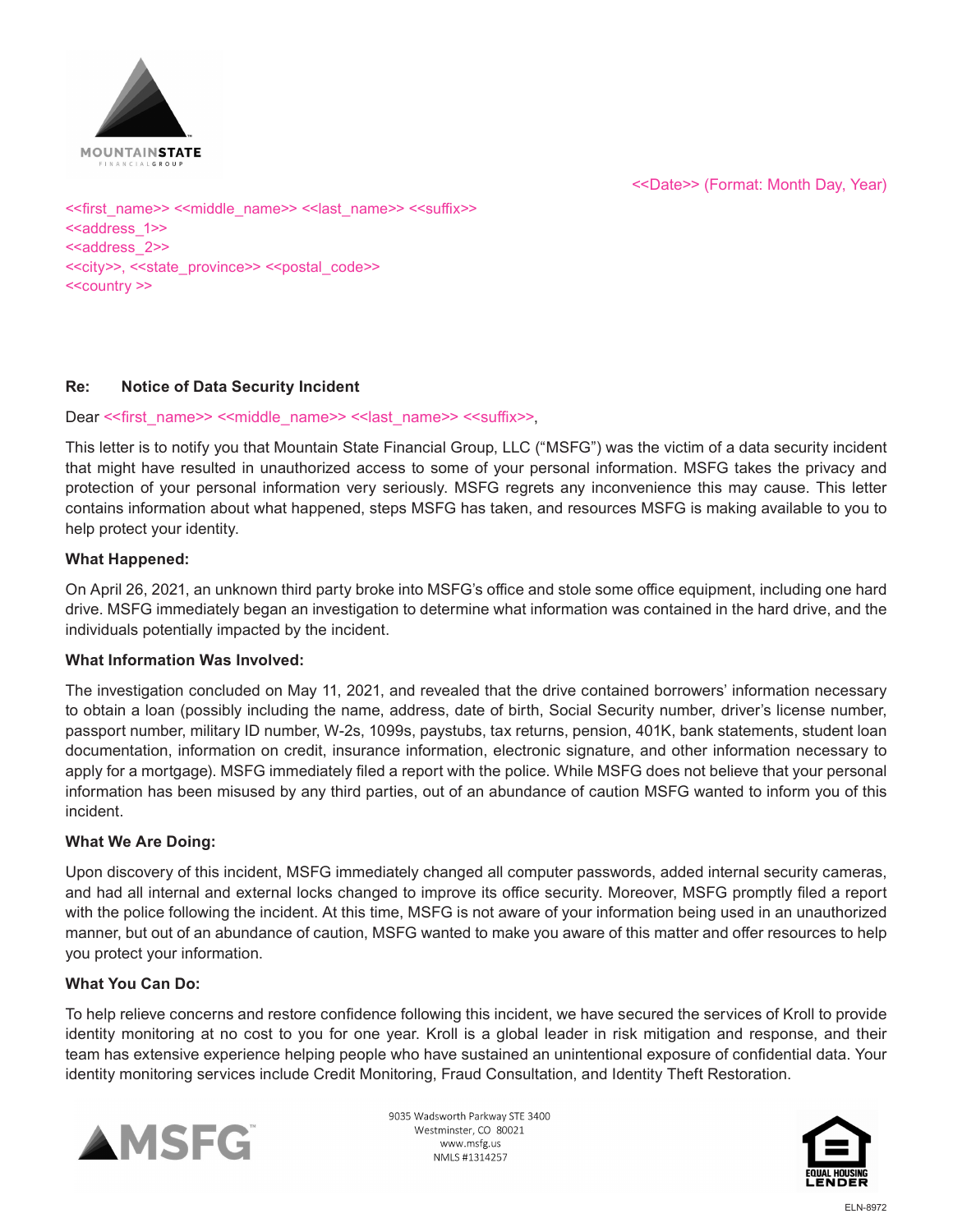Visit **https://enroll.idheadquarters.com** to activate and take advantage of your identity monitoring services.

*You have until August 27, 2021 to activate your identity monitoring services.* Membership Number: **<<Member ID>>**

Additional information describing your services is included with this letter.

#### **More Information:**

MSFG sincerely regret any inconvenience that this incident may cause you and remains dedicated to protecting your personal information. Should you have any questions or concerns about this incident, please contact 1-???-???-????? between 7:00 a.m. and 4:30 p.m. Mountain Time, excluding some U.S. holidays.

Sincerely,

Robert Hoff, CFA, President For Mountain State Financial Group, LLC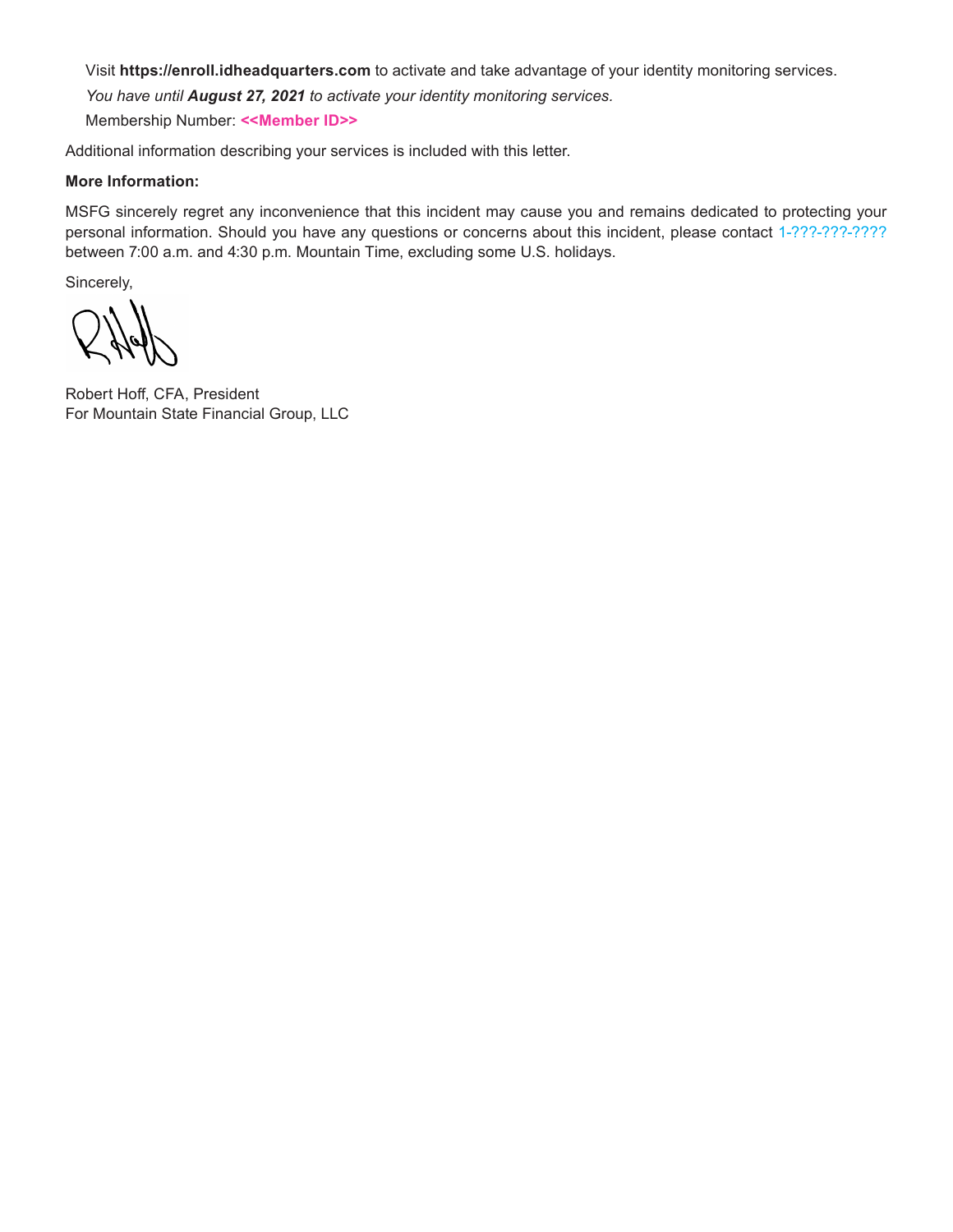#### **Additional Important Information**

**For residents of Hawaii, Michigan, Missouri, Virginia, Vermont, and North Carolina:** It is recommended by state law that you remain vigilant for incidents of fraud and identity theft by reviewing credit card account statements and monitoring your credit report for unauthorized activity.

**For residents of Illinois, Iowa, Maryland, Missouri, North Carolina, Oregon, and West Virginia:** It is required by state laws to inform you that you may obtain a copy of your credit report, free of charge, whether or not you suspect any unauthorized activity on your account. You may obtain a free copy of your credit report from each of the three nationwide credit reporting agencies. To order your free credit report, please visit www.annualcreditreport.com, or call toll-free at 1-877-322-8228. You can also order your annual free credit report by mailing a completed Annual Credit Report Request Form (available at https://www.consumer.ftc.gov/ articles/0155-free-credit-reports) to: Annual Credit Report Request Service, P.O. Box 105281, Atlanta, GA, 30348-5281**.**

#### **For residents of Iowa:**

State law advises you to report any suspected identity theft to law enforcement or to the Attorney General.

#### **For residents of Oregon:**

State laws advise you to report any suspected identity theft to law enforcement, including the Attorney General, and the Federal Trade Commission

**For residents of Maryland, Rhode Island, Illinois, New York, and North Carolina:** You can obtain information from the Maryland and North Carolina Offices of the Attorney General and the Federal Trade Commission about fraud alerts, security freezes, and steps you can take toward preventing identity theft.

**Maryland Office of the Attorney General** Consumer Protection Division 200, St. Paul Place Baltimore, MD 21202 1-888-743-0023 www.oag.state.md.us

**Rhode Island Office of the Attorney General** Consumer Protection 150 South Main Street, Providence RI 02903 1-401-274-4400 www.riag.ri.gov

**North Carolina Office of the Attorney General** Consumer Protection Division, 9001 Mail Service Center Raleigh, NC 27699-9001 1-877-566-7226 www.ncdoj.com

**Federal Trade Commission** Consumer Response Center, 600 Pennsylvania Ave, NW Washington, DC 20580 1-877-IDTHEFT (438-4338) www.ftc.gov/idtheft

**New York Office of Attorney General** Consumer Frauds & Protection, The Capitol Albany, NY 12224 1-800-771-7755 https://ag.ny. gov/consumer-frauds/identity-theft

**For residents of Massachusetts:** It is required by state law that you are informed of your right to obtain a police report if you are a victim of identity theft.

#### **For residents of all states:**

**Fraud Alerts:** You can place fraud alerts with the three credit bureaus by phone and online with Equifax (https://assets.equifax.com/ assets/personal/Fraud\_Alert\_Request\_Form.pdf); TransUnion (https://www.transunion.com/fraud-alerts); or Experian (https://www. experian.com/fraud/center.html). A fraud alert tells creditors to follow certain procedures, including contacting you, before they open any new accounts or change your existing accounts. For that reason, placing a fraud alert can protect you, but also may delay you when you seek to obtain credit. As of September 21, 2018, initial fraud alerts last for one year. Victims of identity theft can also get an extended fraud alert for seven years. The phone numbers for all three credit bureaus are at the bottom of this page.

**Monitoring:** You should always remain vigilant and monitor your accounts for suspicious or unusual activity.

**Security Freeze:** You also have the right to place a security freeze on your credit report. A security freeze is intended to prevent credit, loans, and services from being approved in your name without your consent. To place a security freeze on your credit report, you need to make a request to each consumer reporting agency. You may make that request by certified mail, overnight mail, regular stamped mail, or by following the instructions found at the websites listed below. The following information must be included when requesting a security freeze (note that if you are requesting a credit report for your spouse or a minor under the age of 16, this information must be provided for him/her as well): (1) full name, with middle initial and any suffixes; (2) Social Security number; (3) date of birth; (4) current address and any previous addresses for the past five years; and (5) any applicable incident report or complaint with a law enforcement agency or the Registry of Motor Vehicles. The request must also include a copy of a governmentissued identification card and a copy of a recent utility bill or bank or insurance statement. It is essential that each copy be legible, display your name and current mailing address, and the date of issue. As of September 21, 2018, it is free to place, lift, or remove a security freeze. You may also place a security freeze for children under the age of 16. You may obtain a free security freeze by contacting any one or more of the following national consumer reporting agencies:

#### **Equifax Security Freeze**

P.O. Box 105788 Atlanta, GA 30348 www.equifax.com/personal/credit-reportservices/credit-freeze/ 800-525-6285

**Experian Security Freeze** P.O. Box 9554 Allen, TX 75013 www.experian.com/freeze 888-397-3742

**TransUnion (FVAD)** P.O. Box 2000 Chester, PA 19022 freeze.transunion.com 800-680-7289

More information can also be obtained by contacting the Federal Trade Commission listed above.